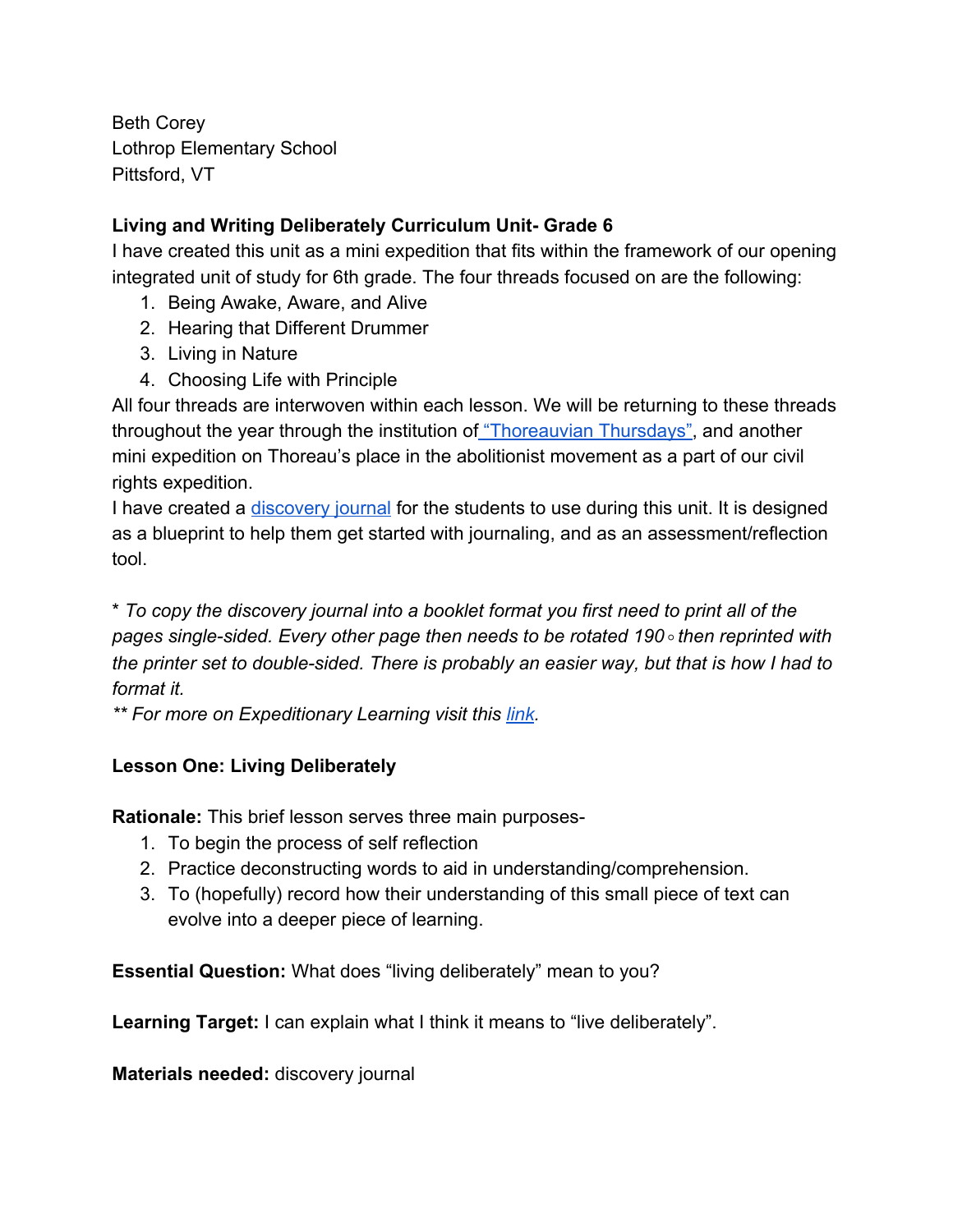#### **Lesson Summary and Steps:**

- Pass out and introduce the discovery journal.
- Write the words "Living Deliberately" on the board.
- Give students time to work on it independently, then deconstruct the words as a class.
- Have students complete the reflection in their journal.
- Share by choice.

#### **Lesson Two: Kick off- Inquiry Circle**

**Rationale:** The goal for kick off is to introduce the unit, generate student interest and questions, and begin building knowledge about the topic.

#### **Focusing quotes:**

- *● "All this is perfectly distinct to an observant eye, and yet could easily passed unnoticed by most."*
- *● "Civil Disobedience"*

#### **Essential Questions:**

- How comfortable were you with the inquiry process?
- Did you feel like you could connect what you observed, read, or interacted with to some prior knowledge you already possessed?
- How comfortable were you generating questions? Making inferences?
- How observant do you consider yourself?
- Did you feel confident with the loose structure of the lesson?

**Learning Target:** I can observe photographs, artifacts, primary documents and quotations to access prior knowledge and generate questions about Henry David Thoreau.

#### **Lesson Summary and Steps:**

● Unpack the learning target with the students. Since this is our first inquiry circle some students may have trouble with the open aspect of this activity. Some may be used to right and wrong answers, and answering questions rather than generating them. *I will have them save their discovery journal to use for self reflection throughout the year, especially noting the progress they make during kick off inquiry circles.*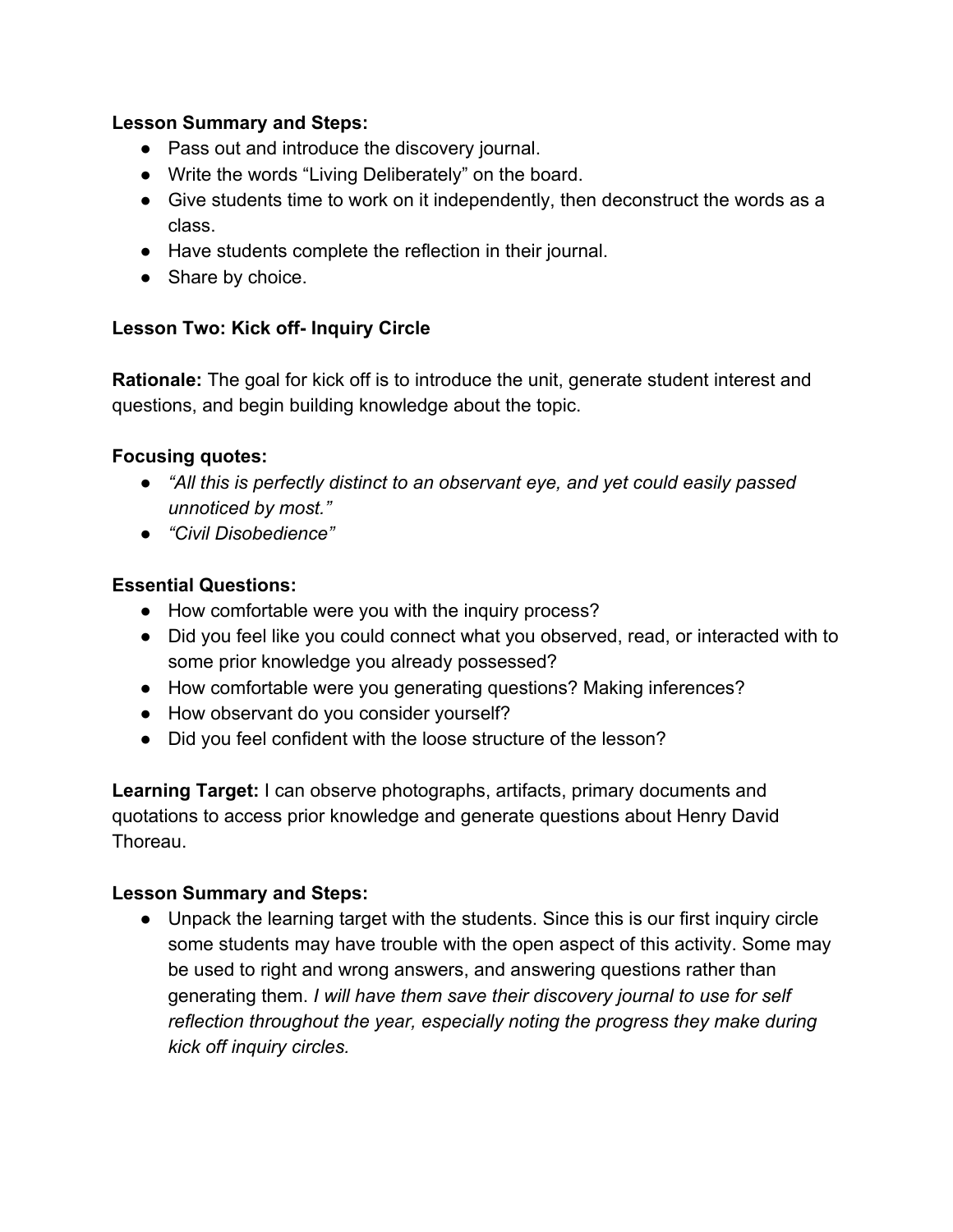- Divide students into small groups (Note that each student will need the opportunity to interact with the contents of the station). They will travel through the stations in these groups.
- Each student should have a clipboard, discovery journal, and pencil.
- Make sure the students know in what order they will proceed through the stations. I give them between 5-10 minutes in each station. This will depend on my group of students and the size of the groups. *Remind them that they will need time for observation and reflection.*
- Circle up to share and discuss their thoughts, observations and questions.

## **Materials Needed:**

- [Photos and documents p](https://drive.google.com/file/d/0By_9d_m7LAfPa3dVM1NjNU82aGs/view?usp=sharing)rinted out. *You may need multiple copies depending on the group sizes.*
- Discovery journals
- Replica of Thoreau's walking stick
- pencils and pencil parts
- Old surveying tools (or replicas)
- Old ledger (or replica)
- Copy of *Uncle Tom's Cabin*

# **Inquiry Circle Stations:**

- 1. Photograph- grave site
- 2. Replica walking stick
- 3. Copy of survey of the Thoreau homestead with a surveying tool.
- 4. Poem "Henry's Flute" with a photo of his flute
- 5. Photograph- Interior of his cabin
- 6. Artifact- General Store ledger
- 7. Photograph of jail lock & the words "civil disobedience"
- 8. Pencils
- 9. Journal
- 10.Photograph of Uncle Tom and Eva statue with a copy of the book.

## **Lesson Three: Getting to know Henry David Thoreau through text.**

**Rationale:** Students will have been introduced to the BHH (book, head, heart) framework- they are working on paying attention to the text, to their thoughts about the text, how they feel about the text, and how they might change as a result of reading the text. Reading about Thoreau and reading his words seems like the perfect way to illustrate the possibilities to students, *These lessons utilize both fiction and nonfiction.*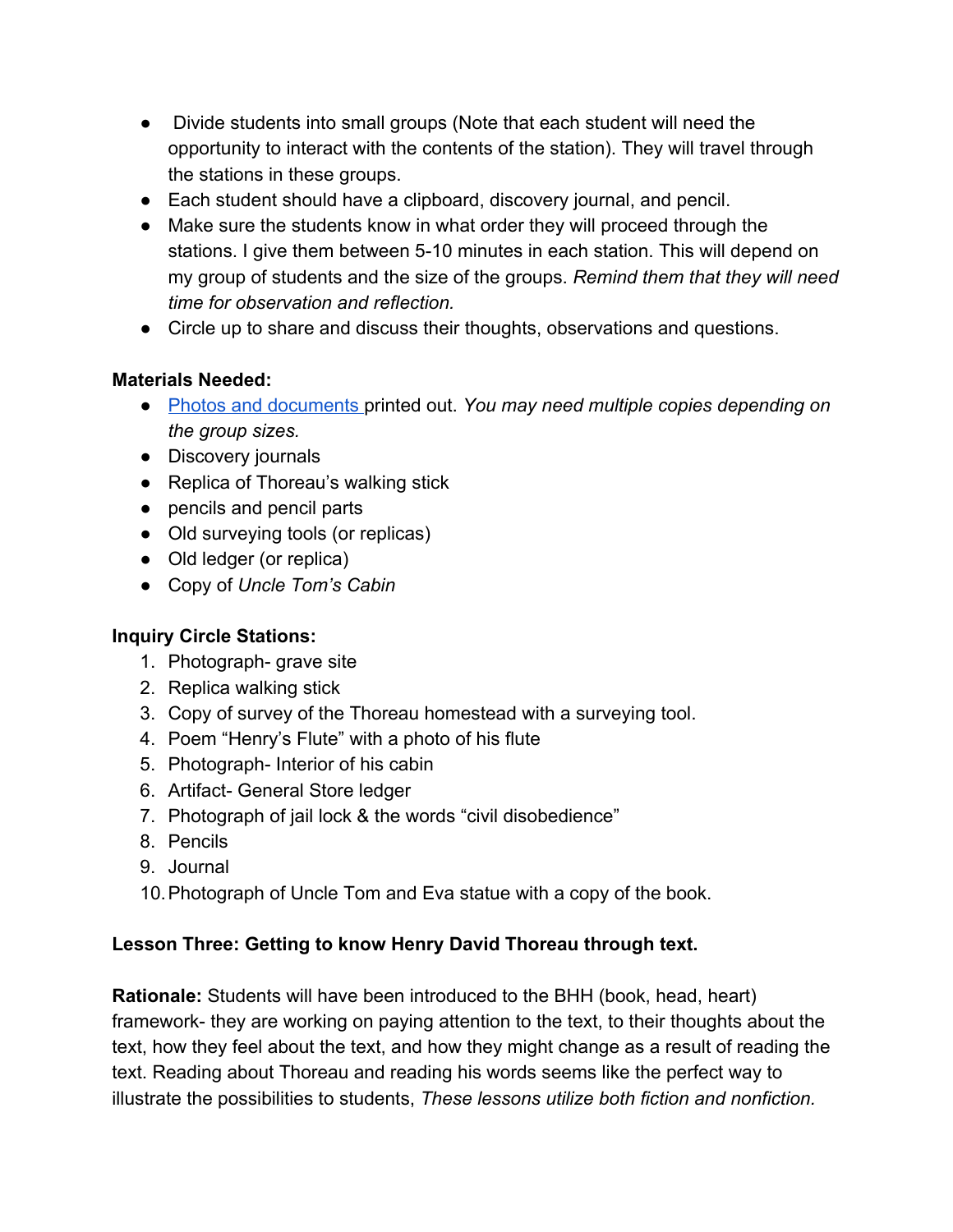#### **Focusing Quotes:**

● *"A truly good book...teaches me better than to read it. I must soon lay it down, and commence living on its hint...What I began by reading, I must finish by acting."* Journal, 19 February 1841

## **Essential Questions:**

- Who was Henry David Thoreau?
- Why is he still relevant today?
- Can I discover new things about myself through the study of a person from history?

## **Day One: nonfiction- NEWSELA articles**

## **Learning Targets:**

- I can read a current, nonfiction news article to learn about Henry David Thoreau.
- I can use excerpts from the primary source, "Walden", to understand why Thoreau went to Walden to live, and why he decided to return to the town of Concord, MA.

## **Lesson Summary and Steps:**

- Students will read three NEWSELA articles, respond to each in their booklet, then utilize their notes to contribute to a class discussion.
	- Article One: *[Philosophers: Henry David Thoreau](https://newsela.com/articles/bio-philosopher-henry-david-thoreau/id/20729/)*
	- Article Two: *[Primary Sources: Thoreau's Walden Pond, Why he Went into](https://newsela.com/articles/primary-source-thoreau-walden-where/id/25087/) [the Woods](https://newsela.com/articles/primary-source-thoreau-walden-where/id/25087/)*
	- Article Three: *[Primary Sources: Thoreau's Walden Pond, Why he Left the](https://newsela.com/articles/primary-source-thoreau-walden-conclusion/id/25093/) [Woods](https://newsela.com/articles/primary-source-thoreau-walden-conclusion/id/25093/)*

## **Materials Needed:**

- Discovery journal
- Printed copies of each article for every student.

## **Day Two: Fiction-** *If You Spent a Day With Thoreau at Walden Pond* **by Robert Burleigh**

**Learning Target:** I can deepen my understanding of a subject through the genre of historical fiction.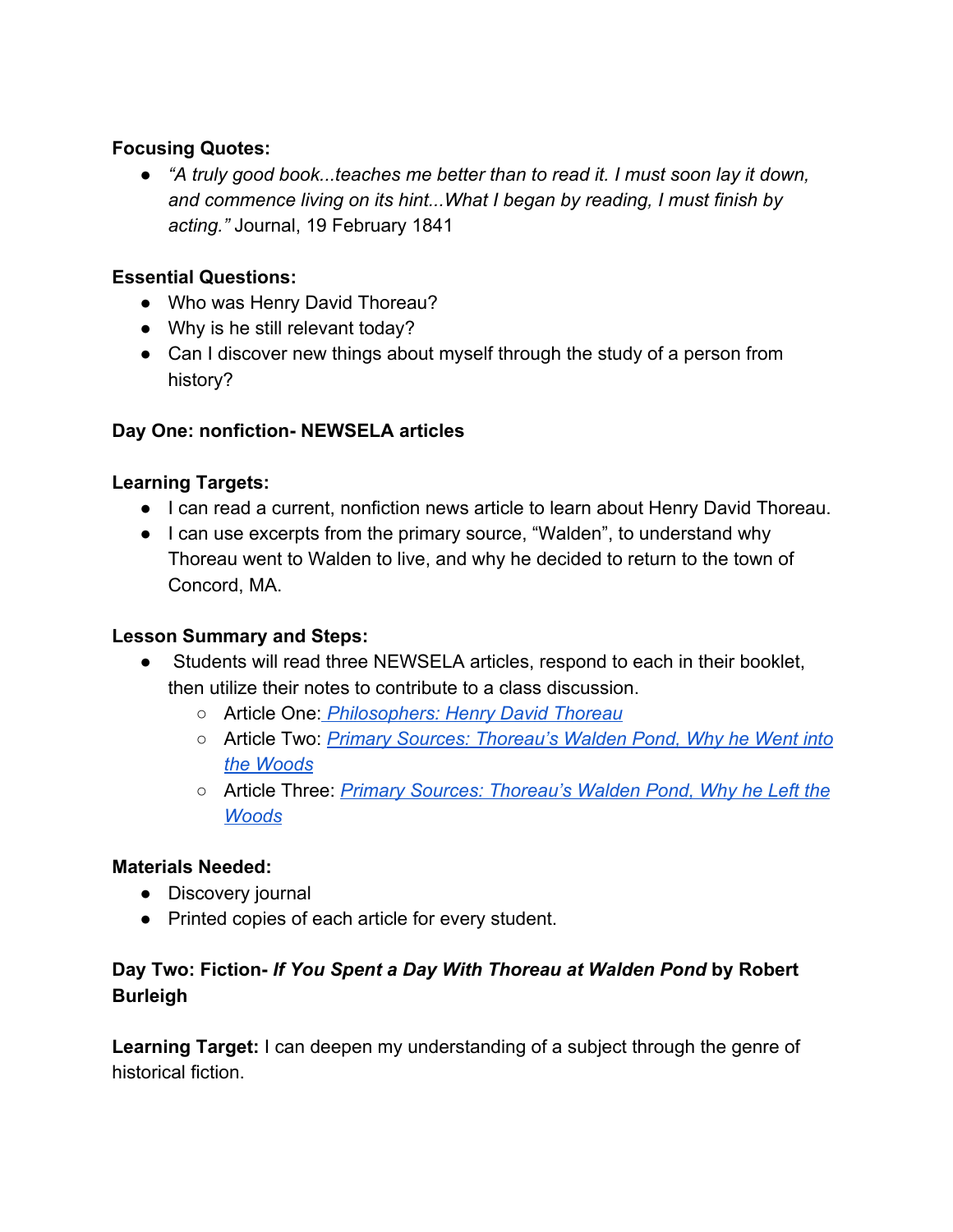#### **Lesson Summary and Steps:**

- Read Aloud, *If You Spent a Day With Thoreau at Walden Pond.* As students listen to the story have them sketch what they visualize in their journal.
- Class discussion about their emerging thinking and comparing the two genres.

#### **Materials Needed:**

- Discovery journal
- Copy of the picture book

## **Lesson Four: Getting to know Henry David Thoreau through observation.**

**Rationale:** Now that the students have a solid introduction to Thoreau they will go back and look, with "new eyes", at some of the objects from the kick-off. Mirroring Thoreau's power of observation while referring back to the focusing quotes will move them to a deeper understanding of Thoreau, his teachings, and themselves.

#### **Focusing quotes:**

- *● "All this is perfectly distinct to an observant eye, and yet could easily passed unnoticed by most."*
- *● "The distraction of surveying enables me rapidly to take new points of view. A day or two of surveying is equal to a journey."*
- *● "I am on the alert for some Wonderful Thing."*

## **Essential Questions:**

- What does it mean to observe something closely?
- What can we learn about a person by studying their personal belongings?
- What can we learn about a person by studying a document that is connected to them?

**Learning Target:** I can observe a person's personal possessions and relevant documents to learn more about them.

## **Lesson Summary and Steps:**

- Read the focusing quotes together as a class. Discuss initial thoughts.
- Review essential questions
- Unpack the learning targets with the class.
- Divide class into three groups. They will spend 20 minutes in each station to observe and respond in their journals.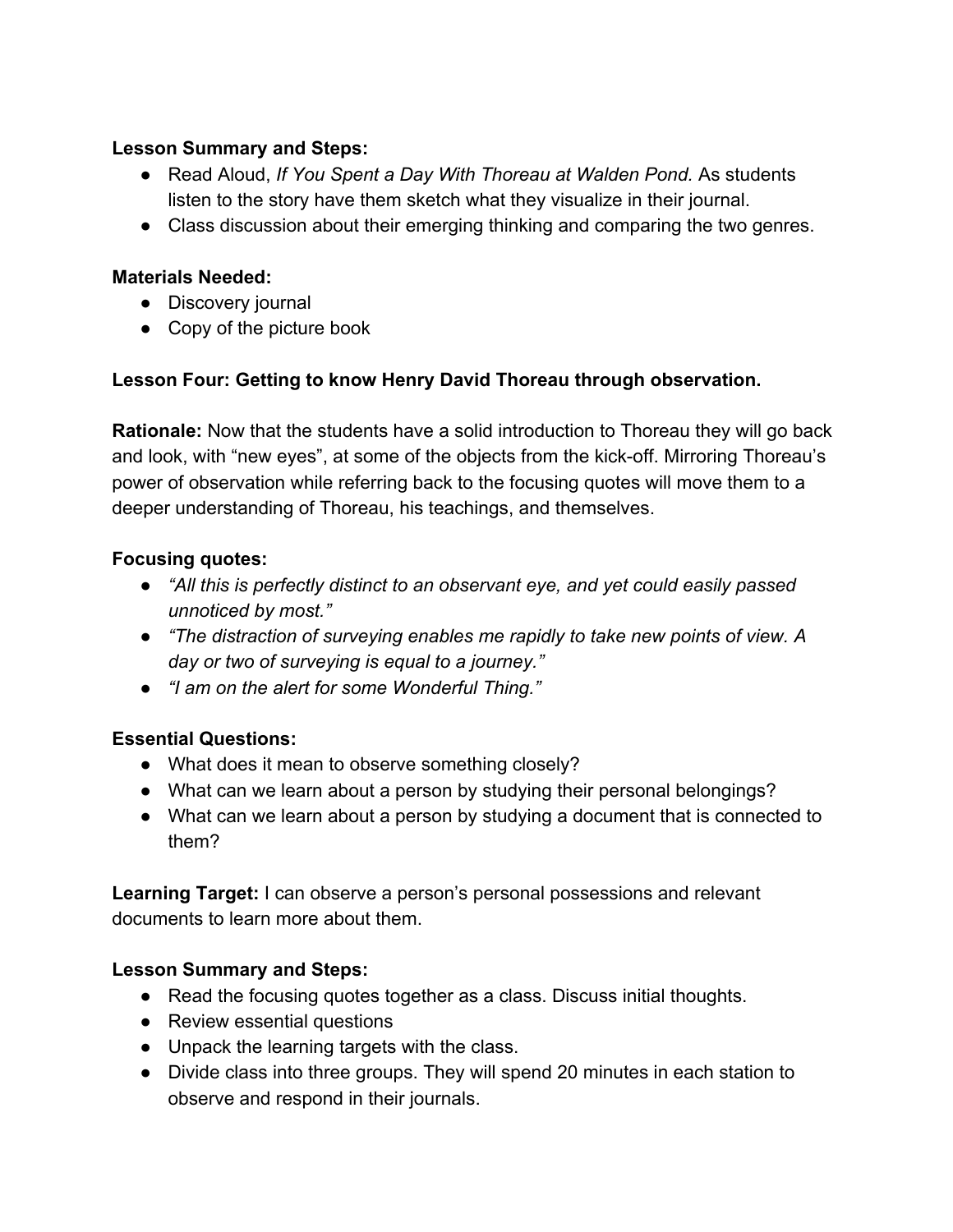- o Thoreau's [desk](http://www.concordmuseum.org/the-Thoreau-desk.php)
- [Survey](https://aschmidt01742.files.wordpress.com/2010/09/order_2011-435_morganlibrarymuseum.jpg) of the Thoreau homestead dated March 30, 1857.
- Replica of Thoreau's walking stick
- Come together at the end to share and reflect focusing on the quotes and essential questions.

#### **Materials Needed:**

- Discovery journal
- Printed out copies of the photo and survey
- Replica of Thoreau's walking stick

*Note: I will have several copies of the images so that students have plenty of time to observe.*

## **Lesson Five: Journaling & Writing**

**Rationale:** Two overarching goals I have for this year are to help deepen my students' connections with what they read and write, and to encourage them to use journaling as a tool for learning about themselves and the world around them. What better way to accomplish this than by the study of Thoreau?

These are foundational lessons that we will return to again and again throughout the year.

## **Day 1: The Basics**

## **Essential Questions:**

- What is a journal?
- What is a diary?
- What is a log?
- What is a memoire?

## **Learning Target:**

● I understand the difference between a journal, diary, log, memoire and recognize the purpose for each one.

## **Lesson Summary and Steps:**

● Show examples of each and have a class discussion on what each of these are, and their purpose.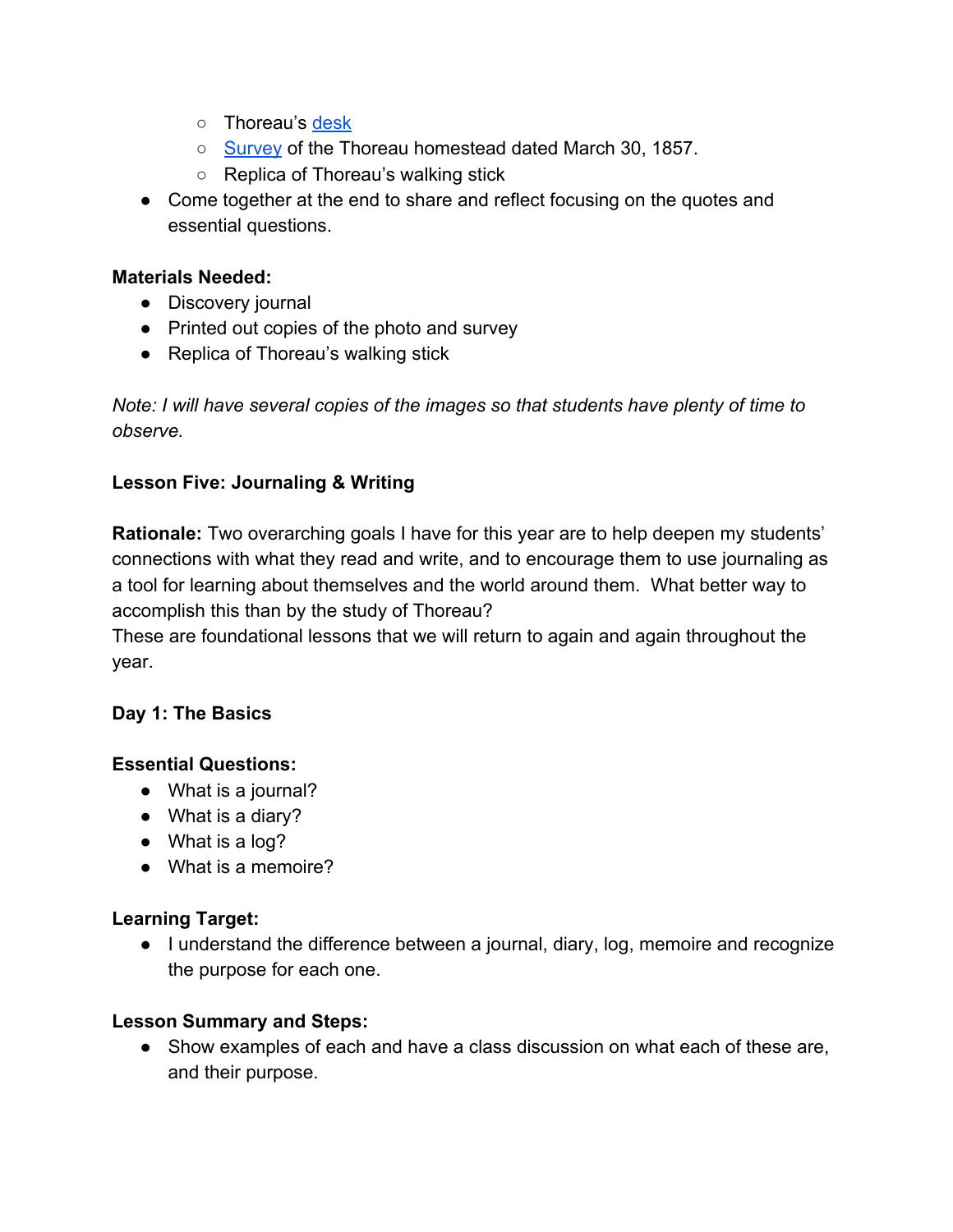● When we have come to a consensus about each one, the students will record the definitions in their discovery journal.

#### **Materials Needed:**

- Discovery journal
- Examples of a journal, diary, log and memoire

#### **Days 2 & 3: The Concord Museum's lesson plan- [A Word for Nature](http://www.concordmuseum.org/assets/A%20Word%20for%20Nature.pdf) and [PPT](http://www.concordmuseum.org/assets/A%20Word%20for%20Nature%20PowerPoint.pdf)**

#### **Focusing Quotes:**

- *● "As I was paddling along the north shore one very calm October afternoon, for such days especially they settle on to the lakes, like the milkweed down, having looked in vain over the pond for a loon, suddenly one, sailing out from the shore toward the middle a few rods in front of me, set up his mild laugh and betrayed himself. I pursued with a paddle and he dived, but when he came up I was nearer than before. He dived again, but I miscalculated the direction he would take, and we were fifty rods apart when he came to the surface this time, for I had helped to widen the interval; and again he laughed long and loud, and with more reason than before. He manoeuvred so cunningly that I could not get within half a dozen rods of him. Each time, when he came to the surface, turning his head this way and that, he cooly surveyed the water and the land, and apparently chose his course so that he might come up where there was the widest expanse of water and at the greatest distance from the boat. It was surprising how quickly he made up his mind and put his resolve into execution. He led me at once to the widest part of the pond, and could not be driven from it. While he was thinking one thing in his brain, I was endeavoring to divine his thought in mine. It was a pretty game, played on the smooth surface of the pond, a man against a loon. Suddenly your adversary's checker disappears beneath the board, and the problem is to place yours nearest to where his will appear again." – Thoreau, Walden*
- *"To the sick the doctors wisely recommend a change of air and scenery. Thank Heaven, here is not all the world. The buckeye does not grow in New England, and the mockingbird is rarely heard here. The wild goose is more of a cosmopolite than we; he breaks his fast in Canada, takes a luncheon in the Ohio, and plumes himself for the night in a southern bayou. Even the bison, to some extent, keeps pace with the seasons cropping the pastures of the Colorado only till a greener and sweeter grass awaits him by the Yellowstone. Yet we think that if rail fences are pulled down, and stone walls piled up on our farms, bounds are*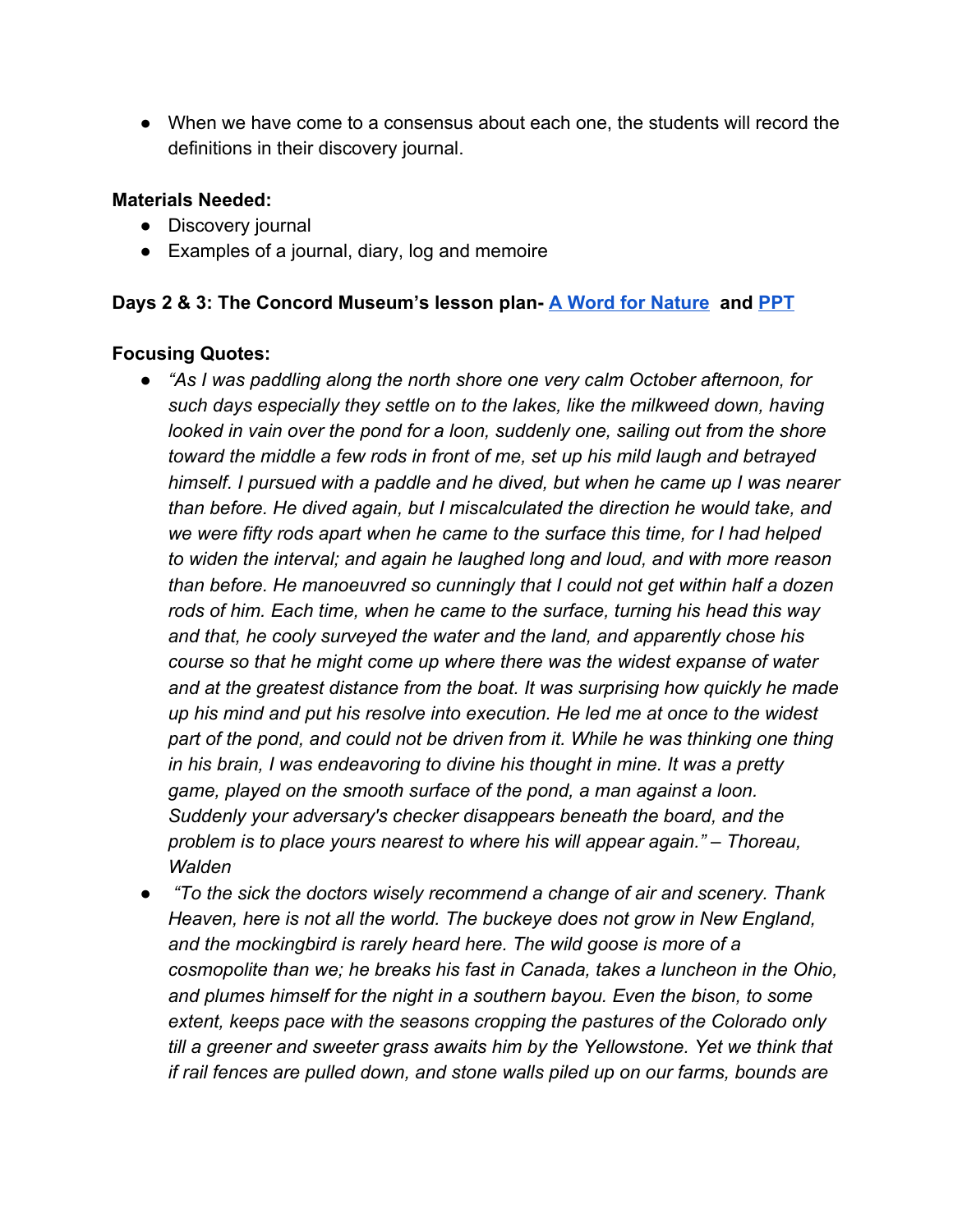*henceforth set to our lives and our fates decided. […] The universe is wider than our views of it." – Thoreau, Walden*

- *"I went to the woods because I wished to live deliberately, to front only the essential facts of life, and see if I could not learn what it had to teach, and not, when I came to die, discover that I had not lived. I did not wish to live what was not life, living is so dear; nor did I wish to practise resignation, unless it was quite necessary. I wanted to live deep and suck out all the marrow of life […] Let us spend one day as deliberately as Nature, and not be thrown off the track by every nutshell and mosquito's wing that falls on the rails." – Thoreau, Walden*
- *● "Sometimes, on Sundays, I heard the bells, the Lincoln, Acton, Bedford, or Concord bell, when the wind was favorable, a faint, sweet, and, as it were, natural melody, worth importing into the wilderness. At a sufficient distance over the woods this sound acquires a certain vibratory hum, as if the pine needles in the horizon were the strings of a harp which it swept. All sound heard at the greatest possible distance produces one and the same effect, a vibration of the universal lyre […] The echo is, to some extent, an original sound, and therein is the magic and charm of it. It is not merely a repetition of what was worth repeating in the bell, but partly the voice of the wood; the same trivial words and notes sung by a wood-nymph." – Thoreau, Walden*

## **Essential Questions:**

- What different relationships do humans have with the natural environment?
- Nature writing has roots from all points in history, from early written language by indigenous people to the European Enlightenment writing. But why might nature writing be important in the United States today?

## **Learning Target:**

- I can explain the purpose of the genre of nature writing.
- I can explain three types of nature writing that Thoreau used, descriptive, personal, and philosophical.
- I can read a passage from Thoreau's writing and identify the type of nature writing used, and its purpose.
- I can write about my observations and reflections of an inspirational place in nature.

## **Lesson Summary and Steps:**

Follow the Concord Museum's lesson plan- [A Word for Nature](http://www.concordmuseum.org/assets/A%20Word%20for%20Nature.pdf) and [PPT](http://www.concordmuseum.org/assets/A%20Word%20for%20Nature%20PowerPoint.pdf)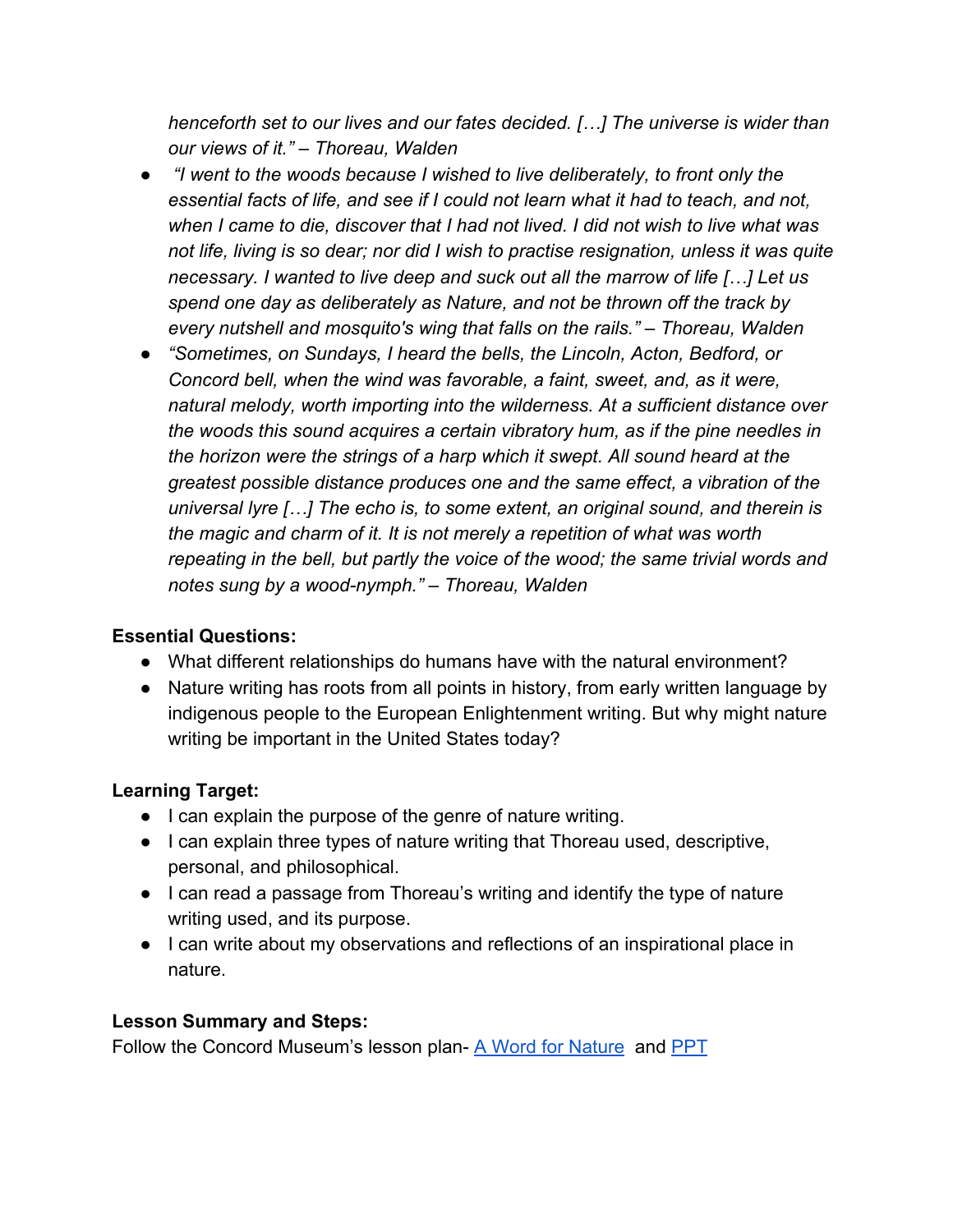#### **Lesson Six: Thoreau and Education**

**Rational:** An important goal for the first six weeks of school is to set my students on a path of self awareness that includes knowing themselves better as learners- Are they visual learners? Do they work better alone, or in a group? Do they prefer hands-on activities? Are they comfortable taking risks? Do they have a growth mindset? Thoreau's writings on education illustrate his knowledge of himself as a learner.I feel like this lesson will serve as a bridge to wrap up our introduction to Thoreau while setting up a path for us to return to his writings as we progress through the year.

#### **Focusing Quotes:**

- *● "Those hours that should have been devoted to study have been spent in scouring the woods, and exploring the lakes and streams of my native village."*
- *● "Not by constraint or severity should you have access to true wisdom, but by abandonment and childlike mirthfulness. If you would know aught, be gay before it." 23 June 1840, Journal 1:140*
- *● " We are all schoolmasters and our schoolhouse is the universe. To attend chiefly to the desk or schoolhouse while we neglect the scenery in which it is placed is absurd. If we do not look out we shall find our fine schoolhouse standing in a cowyard at last." 15 October 1859, Journal XII:387*
- *● "Perhaps I should give some account of myself. I would make education a pleasant thing both to teacher and the scholar. This discipline, which we allow to the end of life, should not be one thing in the schoolroom, and another in the street. We should seek to be fellow students with the pupil, and should learn of, as well as with him, if we should be helpful to him." Letter to Orestes Brownson, 30 December 1837, Correspondence, 20*
- *● "What does education often do!-It makes a straight-cut ditch of a free, meandering brook." After 31 October 1850, Journal 3:130*
- *● How vain it is to sit down to write when you have not stood up to live!—Journal, 19 August 1851*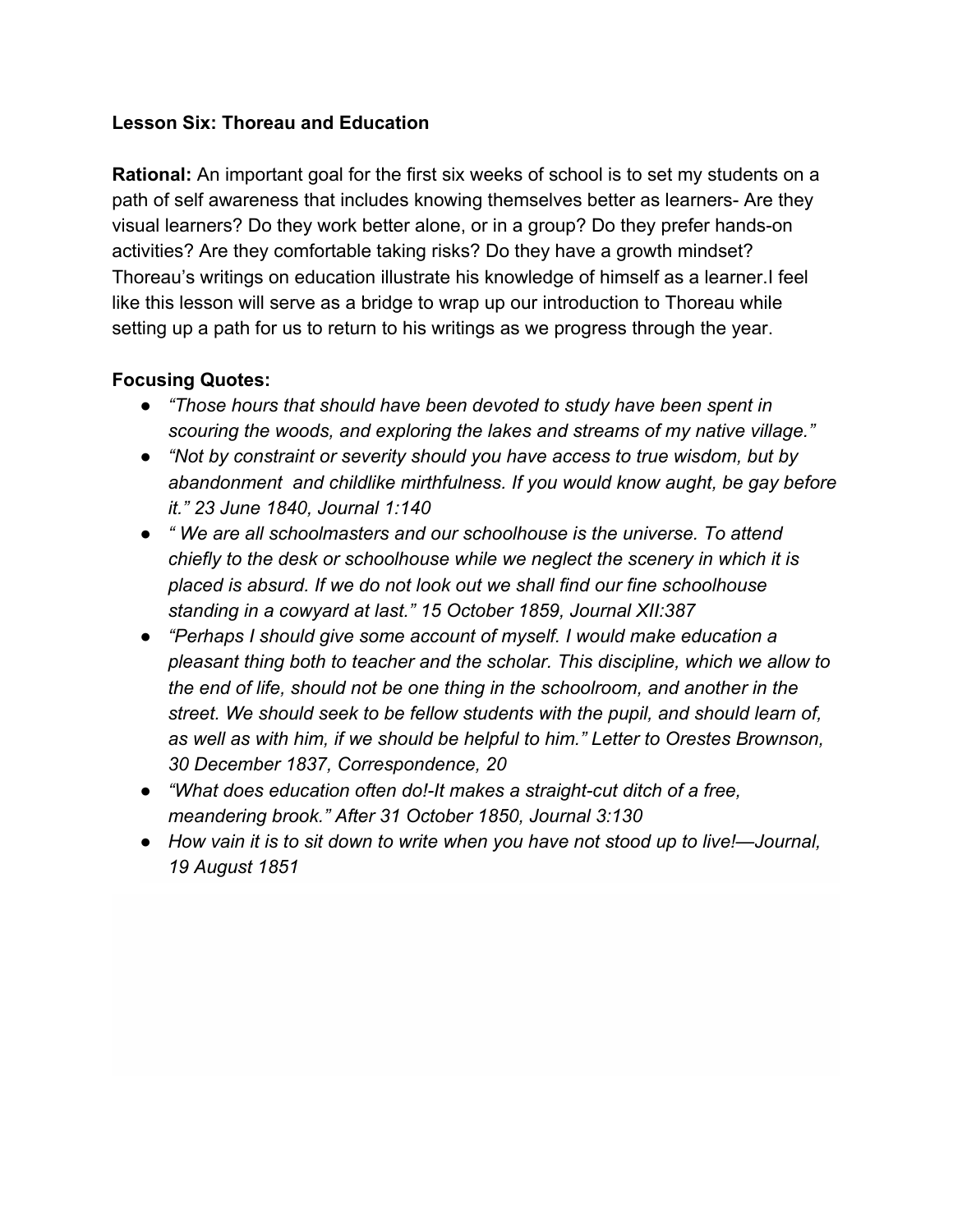Our music teacher will look at this quote with them.

*● "True words are those- as Trench says- transport- rapture, ravishment, ecstasy - these are the words I want. This is the effect of music - I am rapt away by itout of myself- These are truly poetical words. I am inspired - elevatedexpanded- I am on the mount."*

## **Essential Questions:**

- What was Henry David Thoreau's view on education? What did he think about his own educational experiences? When in how did he learn best?
- How can I use Thoreau's writings/observations on his own experience of education to help my understanding of myself as a learner?
- What is the difference between what you are assigned to write and what you choose to write? Which has the greater impact on you? Why?

## **Learning Targets:**

- I can read passages from Thoreau's writings to make inferences about his views on education.
- I can make text to self connections to deepen my thinking about my own education.

## **Lesson Summary and Steps:**

- [PPT p](https://drive.google.com/file/d/0By_9d_m7LAfPOUxlZzM1Rm1ZRWc/view?usp=sharing)resentation with them to introduce the lesson and get them started.
- [Gallery Walk](https://www.facinghistory.org/resource-library/teaching-strategies/gallery-walk)
- Debriefing

#### **Materials Needed:**

- Discovery journal
- Power PPT
- Chart Paper for the gallery walk

## **Closing Lesson: Revisiting "living deliberately".**

**Rationale:** As a closing activity I would like the students to go back and look at the phrase living deliberately again. Read it within the context of the passage in *Walden* and revise their thinking. We will begin our new interactive bulletin board based on the one from the Thoreau Society.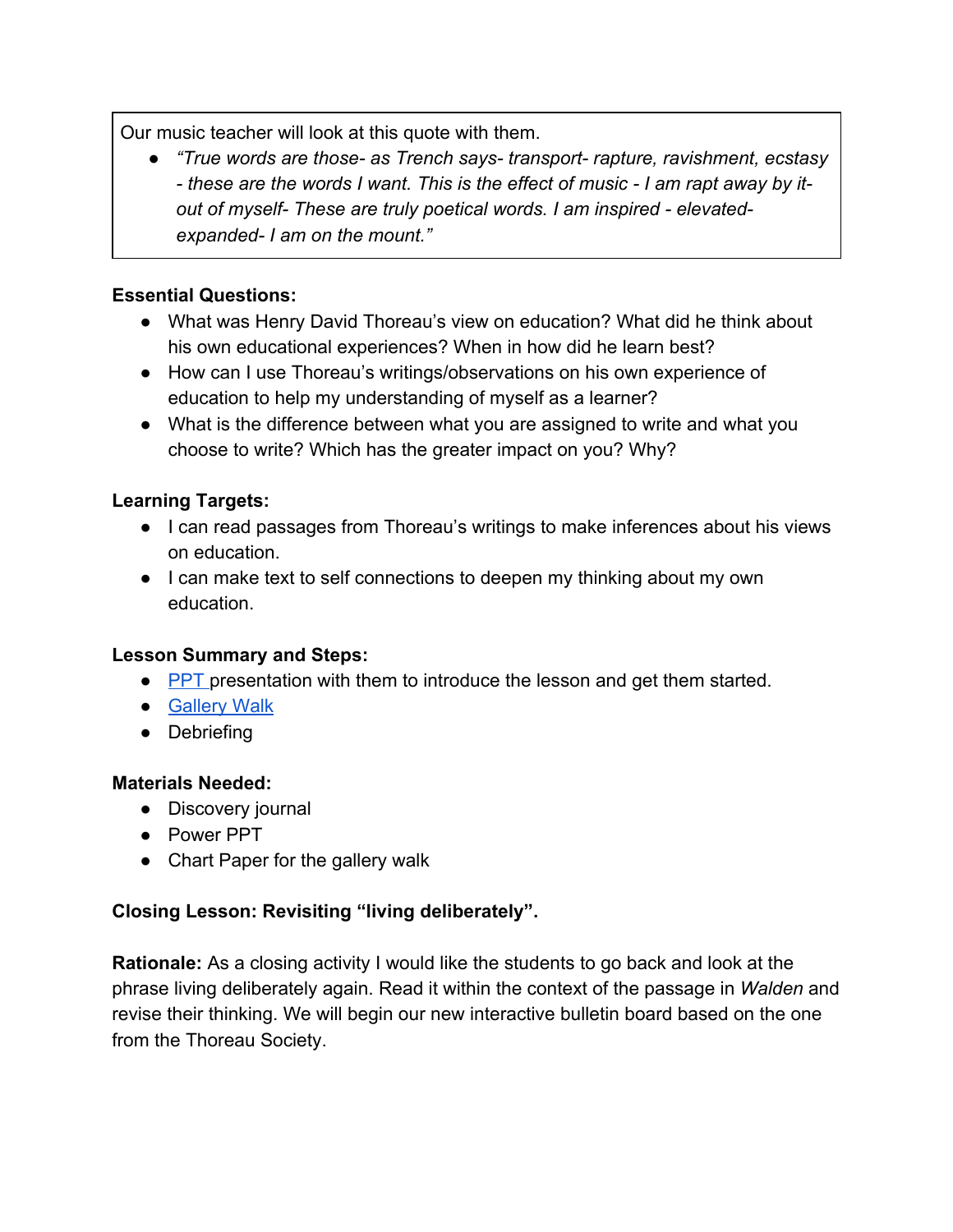

#### **Focusing Quote:**

"I went to the woods because I wished to live deliberately, to front only the essential facts of life, and see if I could not learn what it had to teach, and not, when I came to die, discover that I had not lived. I did not wish to live what was not life, living is so dear; nor did I wish to practise resignation, unless it was quite necessary. I wanted to live deep and suck out all the marrow of life, to live so sturdily and Spartan-like as to put to rout all that was not life, to cut a broad swath and shave close, to drive life into a corner, and reduce it to its lowest terms..."

#### **Essential Questions:**

- How do you live deliberately?
- How have you turned thought into action?

#### **Lesson Summary and Steps:**

- Show the full quote on the board
- Take some time to discuss together then have students return to their discover journal to complete this final reflection.
- Introduce the new interactive bulletin board. We will be looking at & discussing new notes as part of our Thoreauvian Thursdays during CPR (morning meeting).